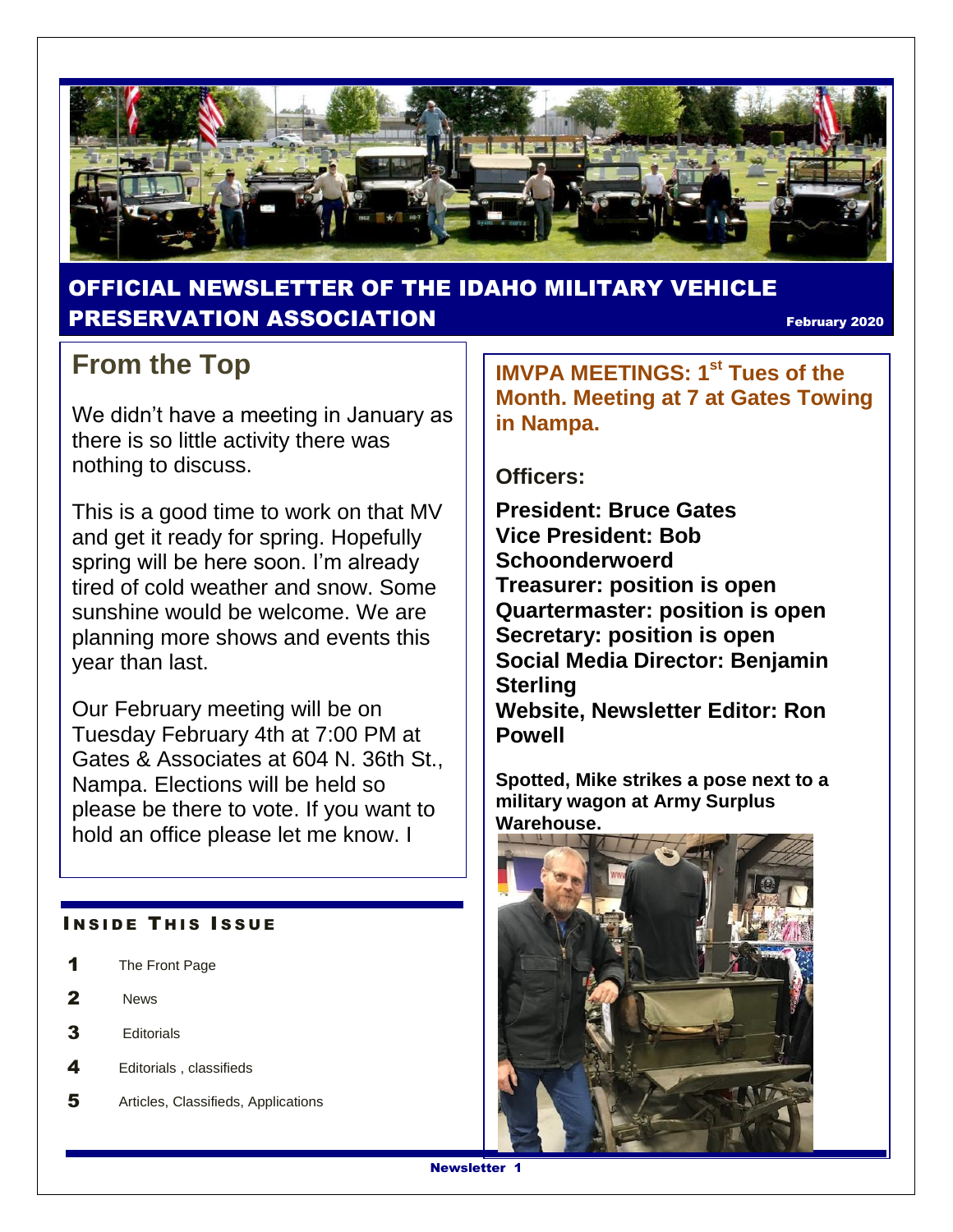don't know yet what openings we'll have but I will know the evening of the elections.

Your dues of \$20 per year are due so please pay those as soon as possible so I don't have to mail out reminder cards.

-Bruce Gates President, IMVPA

### **It was in the news…**

- February is elections are this month and all positions are open. We ask everyone to seriously consider stepping up and helping out.

There were no meeting minutes for last month because we celebrated the holiday social. That's Christmas Party for those who aren't easily offended.

### **A trip to Army Surplus Warehouse in Idaho Falls**



Ron P and Mike M took a road trip to pick up a derelict GPW last month. That's a story for another time. But they stopped at the Military Surplus store in Idaho Falls for some winter shopping. Here's Mike striking a pose at their halftrack.

-The US Army will begin deploying the robotic mule which lightens the load of an infantry squad by 1000 lbs (that's a lot of beer for the National Guard, ed). Running electric, it has a range of 60 miles. The contract is to provide 624 units for 162 million dollars. By my beer math that's about 37 used HMMWVs at auction for each one of these. Your tax dollars at work. Source: stripes.com



**-update, the robotic mule contract was killed off.**

**-update, the robotic mule contract is back alive again! This time it will be rebid. What's next I wonder.**  $\bullet^*$ 

**wanted: your newsletter articles, photos, and editorials. The newsletter runs on input, not on thanks. The winter months are a great time to submit editorials and stories. Send them in now!**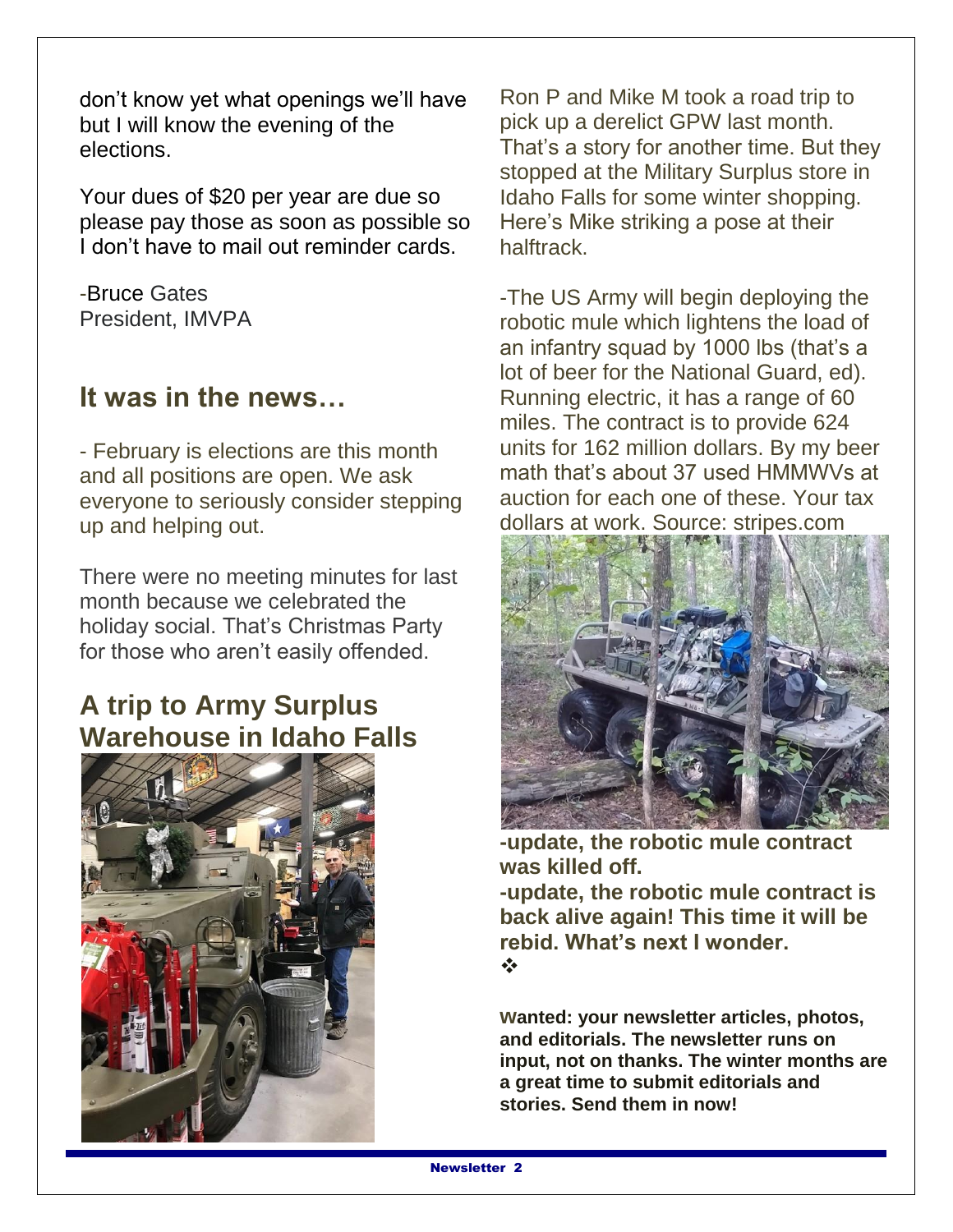### **His glass is half empty. -By anonymous**

 Rotten grapes! I popped one of these in my mouth the other day and my instincts told me something was wrong. That and the little bit of vomit that came up from the stomach (or down from the brain group, .ed). It turned out this grape was rotten and it had grape herpes or something.

 Rotten grapes is what I think about when I work on my military vehicle, as there's so much cancer and rust on the body. Splicing in sheet metal is fine but guys doing that on you tube make it look so much easier than it really is, at least for me. Patch those rusty panels, or leave them alone and stop like Fred Flintstone? That's the question I'll be asking if I ever do one of these junkers again.

 "Bondo it up" Bob says. Bob is our VP and is probably one of the best auto body guys in the state. "Do what Bob would do" is good advice! Just like the Jedi would say, "Do what Yoda would do." But teaching Jedi powers to Jar Jar Binks is one thing. Yoda might say in his funny froglike Nancy Pelosi voice, "no, too much anger him, and too old to begin the training!"

 Morale is low, so what to do? Put some food (no grapes) and a coffee pot out in the shop of course! Flavor that sh#\$ with sugar free coffee creamer, Splenda (nice name for something that causes cancer), and Prozac pills, and get back to work!

 Aah damn the welder just burned right thru that patch panel! The weld is too hot and the coffee is too cold. I wonder what baby Yoda would suggest.  $\div$ 

## **Shop heat for winter! By Ron P**

 Helping a friend really paid off this year as my 30x40 insulated shop sorely needed a source of heat in winter. I helped my pal (member Mike P) do an engine swap this summer for his van and in return he helped me (you mean did 99.9% of the work, .ed) put in a gas furnace.

 I chose a Modine Hot Dawg 75K BTU gas model and purchased it online. The project required running gas lines from the meter to the shop, thru and up the wall, some electrical work, and hanging the unit from the ceiling. I'd say it was a 2 month project start to finish, working on it on and off as time allowed.

 The inspector later said the ditch was dug 12 inches deeper than it needed to be. If I'd known the correct depth if would have saved a ton of extra work. A rental machine did most of it in about an hour, but hand digging around the gas and cable lines took another day. I was able to get a good parts list together thanks to the advice of my neighbor who's a friendly contractor, and IMVPA member Matt W who works for the city. Mike and I had to go to a few different places around town to get everything but we saved some dough using a commercial account.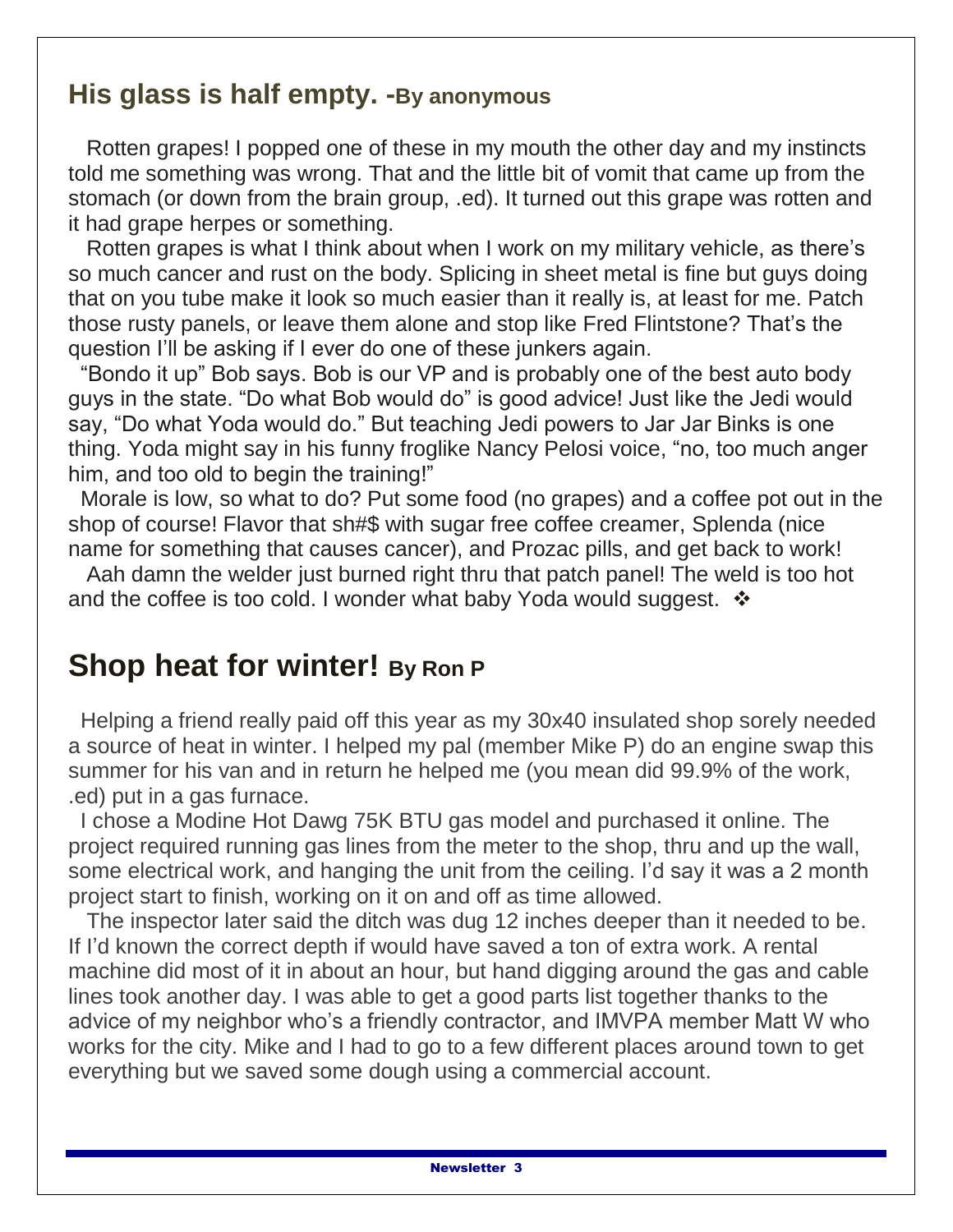The project wasn't without drama as the first gas couplings we bought didn't pass inspection and we had to go back to buy 'risers'. I learned that you have to know what you need because the counter guys will sell you anything and I wondered if they have any real world experience. Of course a friend of mine who lives in Meridian just put in a furnace in his shop and that city had some different inspection requirements than I had in Boise.

 What's the bottom line? The 75K BTU heater makes it comfortable in there in less than 10 minutes! I suppose if I were going to paint it would take a long time to heat up all that metal but I'm sure it would get it warm enough. It's also pretty loud but it doesn't stay on all the time as Mike put in a thermostat which seems to work fine. Now I can work on the GPW project without winter hat, coat and gloves!



 The costs really added up after 14 trips to home depot for HVAC stuff, a thermostat, Carbon Monoxide detector, electrical panel switch, and a million feet of black pipe and wire. The military discount never seemed to apply to anything. Big deal! The breakout was something like this:

--Modine Hot Dawg from FN Cutbert, delivered \$896

- --14 trips to home depot for 'stuff': \$247
- --Tates rents trencher: \$116
- --Wire, gas line, misc from Ferguson: \$155 --Electrical and mechanical permits: \$130, total: \$1544 and zero sense.

**Having trouble titling your HMMWV in your state**? We may be able to help !! Please e-mail as much information about your problem as possible and let us know is you will participate in a Class Action lawsuit (not required) if so e mail [hmmwvowner@gmail.com](mailto:hmmwvowner@gmail.com) :

 $\frac{1}{2}$ 

# **YOUR FREE CLASSIFIED ADS**

**Wanted**: M101A2/A3 trailer. Contact Ben at [hondatoys@gmail.com](mailto:hondatoys@gmail.com) For Sale: WW2 jeep bell housing, clutch and brake pedals and drive flanges. Contact ron at rondoin\_98@hotmail.com.

**Wanted:** Civil defense items, contact John Downs at johnrdowns@yahoo.com **For Sale:** misc MB bolt on parts, 5 new NDT Firestone tires 7-15 size \$100 each, and a very complete 1950s ¼ ton military trailer unrestored. Contact Wayne at [waynehanners@msn.com](mailto:waynehanners@msn.com)

**For Sale**: MB GPW full canvas winter enclosure/top, complete, like new! \$1200 contact Brian at willys1945mb@hotmail.com